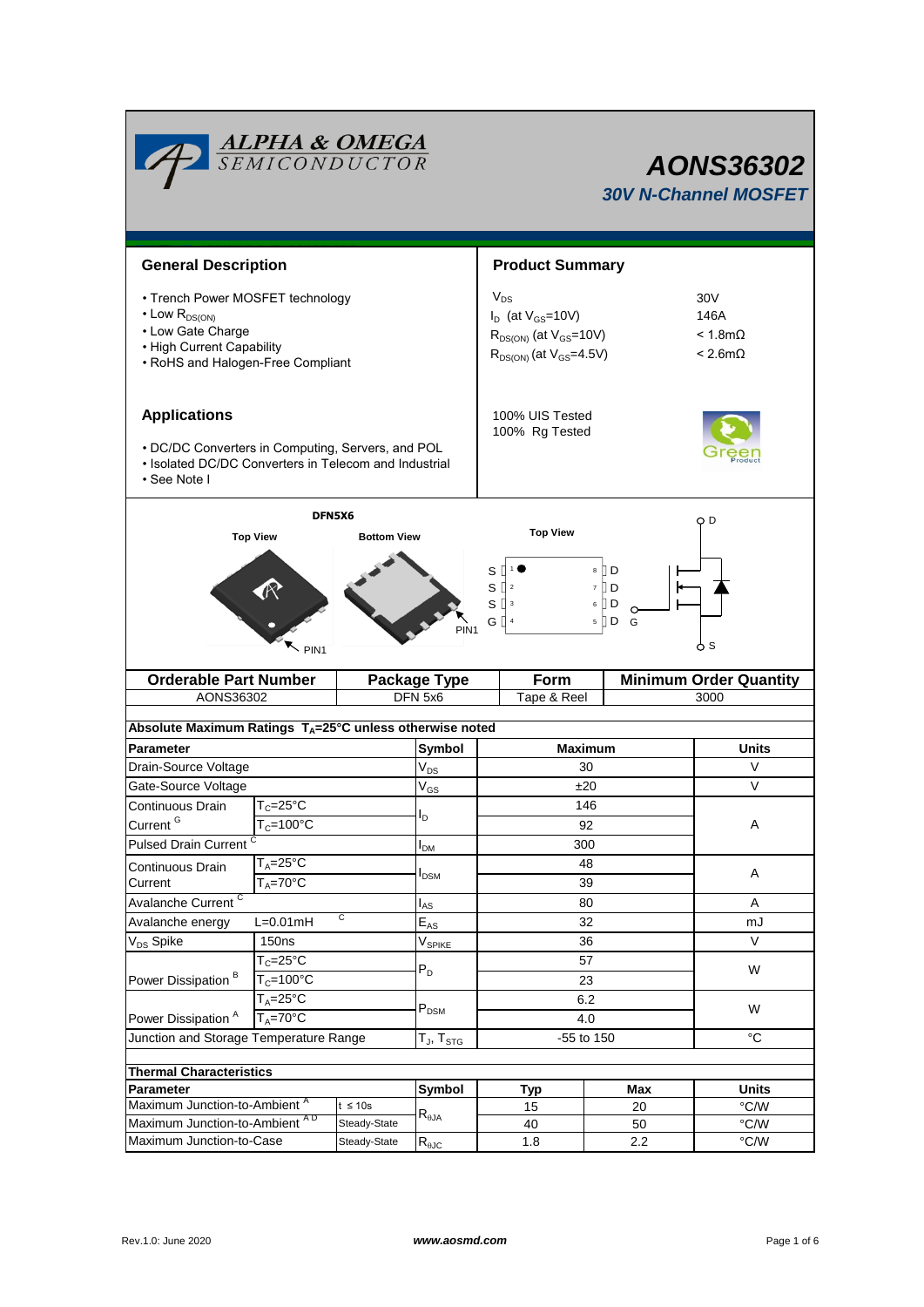

#### **Electrical Characteristics (TJ=25°C unless otherwise noted)**

| Symbol                         | Parameter                               | <b>Conditions</b>                                                                           | Min                       | <b>Typ</b> | <b>Max</b>   | <b>Units</b> |           |  |  |  |  |  |
|--------------------------------|-----------------------------------------|---------------------------------------------------------------------------------------------|---------------------------|------------|--------------|--------------|-----------|--|--|--|--|--|
| <b>STATIC PARAMETERS</b>       |                                         |                                                                                             |                           |            |              |              |           |  |  |  |  |  |
| $\mathsf{BV}_\mathsf{DSS}$     | Drain-Source Breakdown Voltage          | $I_D = 250 \mu A$ , $V_{GS} = 0V$                                                           |                           | 30         |              |              | $\vee$    |  |  |  |  |  |
| $I_{DSS}$                      | Zero Gate Voltage Drain Current         | $V_{DS}$ =30V, $V_{GS}$ =0V                                                                 |                           |            |              | 1            | μA        |  |  |  |  |  |
|                                |                                         |                                                                                             | $T_{\rm J} = 55^{\circ}C$ |            |              | 5            |           |  |  |  |  |  |
| l <sub>GSS</sub>               | Gate-Body leakage current               | $V_{DS} = 0V$ , $V_{GS} = \pm 20V$                                                          |                           |            |              | ±100         | nA        |  |  |  |  |  |
| $\mathsf{V}_{\mathsf{GS(th)}}$ | Gate Threshold Voltage                  | $V_{DS} = V_{GS}$ , $I_D = 250 \mu A$                                                       |                           | 1.4        | 1.8          | 2.2          | $\vee$    |  |  |  |  |  |
| $R_{DS(ON)}$                   |                                         | $V_{GS}$ =10V, $I_D$ =20A                                                                   |                           |            | 1.5          | 1.8          | $m\Omega$ |  |  |  |  |  |
|                                | Static Drain-Source On-Resistance       |                                                                                             | $T_{\rm J}$ =125°C        |            | 2.1          | 2.5          |           |  |  |  |  |  |
|                                |                                         | $V_{GS}$ =4.5V, $I_D$ =20A                                                                  |                           | 2.1        | 2.6          | $m\Omega$    |           |  |  |  |  |  |
| $g_{FS}$                       | <b>Forward Transconductance</b>         | V <sub>DS</sub> =5V, I <sub>D</sub> =20A                                                    |                           | 100        |              | S            |           |  |  |  |  |  |
| $V_{SD}$                       | Diode Forward Voltage                   | $IS=1A, VGS=0V$                                                                             |                           | 0.7        | $\mathbf{1}$ | $\vee$       |           |  |  |  |  |  |
| Is                             | Maximum Body-Diode Continuous Current G |                                                                                             |                           |            | 70           | A            |           |  |  |  |  |  |
| <b>DYNAMIC PARAMETERS</b>      |                                         |                                                                                             |                           |            |              |              |           |  |  |  |  |  |
| $C_{\text{iss}}$               | Input Capacitance                       |                                                                                             |                           | 3860       |              | pF           |           |  |  |  |  |  |
| $C_{\rm oss}$                  | <b>Output Capacitance</b>               | $V_{GS}$ =0V, $V_{DS}$ =15V, f=1MHz                                                         |                           |            | 1020         |              | рF        |  |  |  |  |  |
| $C_{\rm rss}$                  | Reverse Transfer Capacitance            |                                                                                             |                           | 130        |              | pF           |           |  |  |  |  |  |
| $R_{g}$                        | Gate resistance                         | $f=1MHz$                                                                                    |                           | 0.65       | 1.35         | 2            | Ω         |  |  |  |  |  |
|                                | <b>SWITCHING PARAMETERS</b>             |                                                                                             |                           |            |              |              |           |  |  |  |  |  |
| $Q_q(10V)$                     | <b>Total Gate Charge</b>                | $V_{GS}$ =10V, $V_{DS}$ =15V, $I_{D}$ =20A                                                  |                           |            | 60           | 84           | nC        |  |  |  |  |  |
| $Q_g(4.5V)$                    | <b>Total Gate Charge</b>                |                                                                                             |                           |            | 28           | 40           | nC        |  |  |  |  |  |
| $Q_{gs}$                       | Gate Source Charge                      |                                                                                             |                           |            | 12           |              | nC        |  |  |  |  |  |
| $\mathsf{Q}_{\text{gd}}$       | Gate Drain Charge                       |                                                                                             |                           | 9.5        |              | nC           |           |  |  |  |  |  |
| $t_{D(on)}$                    | Turn-On DelayTime                       |                                                                                             |                           |            | 12.5         |              | ns        |  |  |  |  |  |
| t,                             | Turn-On Rise Time                       | $V_{GS}$ =10V, $V_{DS}$ =15V, R <sub>L</sub> =0.75 $\Omega$ ,<br>$R_{\text{GEN}} = 3\Omega$ |                           |            | 6.0          |              | ns        |  |  |  |  |  |
| $t_{D(off)}$                   | <b>Turn-Off DelayTime</b>               |                                                                                             |                           |            | 47           |              | ns        |  |  |  |  |  |
| $\mathsf{t}_{\mathsf{f}}$      | <b>Turn-Off Fall Time</b>               |                                                                                             |                           | 10.5       |              | ns           |           |  |  |  |  |  |
| $\mathfrak{t}_{\text{rr}}$     | Body Diode Reverse Recovery Time        | $I_F = 20A$ , di/dt=500A/ $\mu$ s                                                           |                           |            | 18           |              | ns        |  |  |  |  |  |
| $Q_{rr}$                       | Body Diode Reverse Recovery Charge      | $I_F = 20A$ , di/dt=500A/ $\mu$ s                                                           |                           |            | 58           |              | nC        |  |  |  |  |  |

A. The value of R<sub>BJA</sub> is measured with the device mounted on 1in<sup>2</sup> FR-4 board with 2oz. Copper, in a still air environment with T<sub>A</sub> =25°C. The Power dissipation P<sub>DSM</sub> is based on R <sub>0JA</sub> t≤ 10s and the maximum allowed junction temperature of 150°C. The value in any given application depends on the user's specific board design.

B. The power dissipation P<sub>D</sub> is based on T<sub>J(MAX)</sub>=150°C, using junction-to-case thermal resistance, and is more useful in setting the upper dissipation limit for cases where additional heatsinking is used.

C. Single pulse width limited by junction temperature  $T_{J(MAX)}$ =150°C.

D. The  $R_{a1A}$  is the sum of the thermal impedance from junction to case  $R_{b1C}$  and case to ambient.

E. The static characteristics in Figures 1 to 6 are obtained using <300 μs pulses, duty cycle 0.5% max.<br>F. These curves are based on the junction-to-case thermal impedance which is measured with the device mounted to a la maximum junction temperature of  $T_{J(MAX)}$ =150°C. The SOA curve provides a single pulse rating.

G. The maximum current rating is package limited.

H. These tests are performed with the device mounted on 1 in<sup>2</sup> FR-4 board with 2oz. Copper, in a still air environment with T<sub>A</sub>=25°C.

I. For application requiring slow >1ms turn-on/turn-off, please consult AOS FAE for proper product selection.

APPLICATIONS OR USES AS CRITICAL COMPONENTS IN LIFE SUPPORT DEVICES OR SYSTEMS ARE NOT AUTHORIZED. AOS DOES NOT ASSUME ANY LIABILITY ARISING OUT OF SUCH APPLICATIONS OR USES OF ITS PRODUCTS. AOS RESERVES THE RIGHT TO MAKE CHANGES TO PRODUCT SPECIFICATIONS WITHOUT NOTICE. IT IS THE RESPONSIBILITY OF THE CUSTOMER TO EVALUATE SUITABILITY OF THE PRODUCT FOR THEIR INTENDED APPLICATION. CUSTOMER SHALL COMPLY WITH APPLICABLE LEGAL REQUIREMENTS, INCLUDING ALL APPLICABLE EXPORT CONTROL RULES, REGULATIONS AND LIMITATIONS.

AOS' products are provided subject to AOS' terms and conditions of sale which are set forth at: http://www.aosmd.com/terms\_and\_conditions\_of\_sale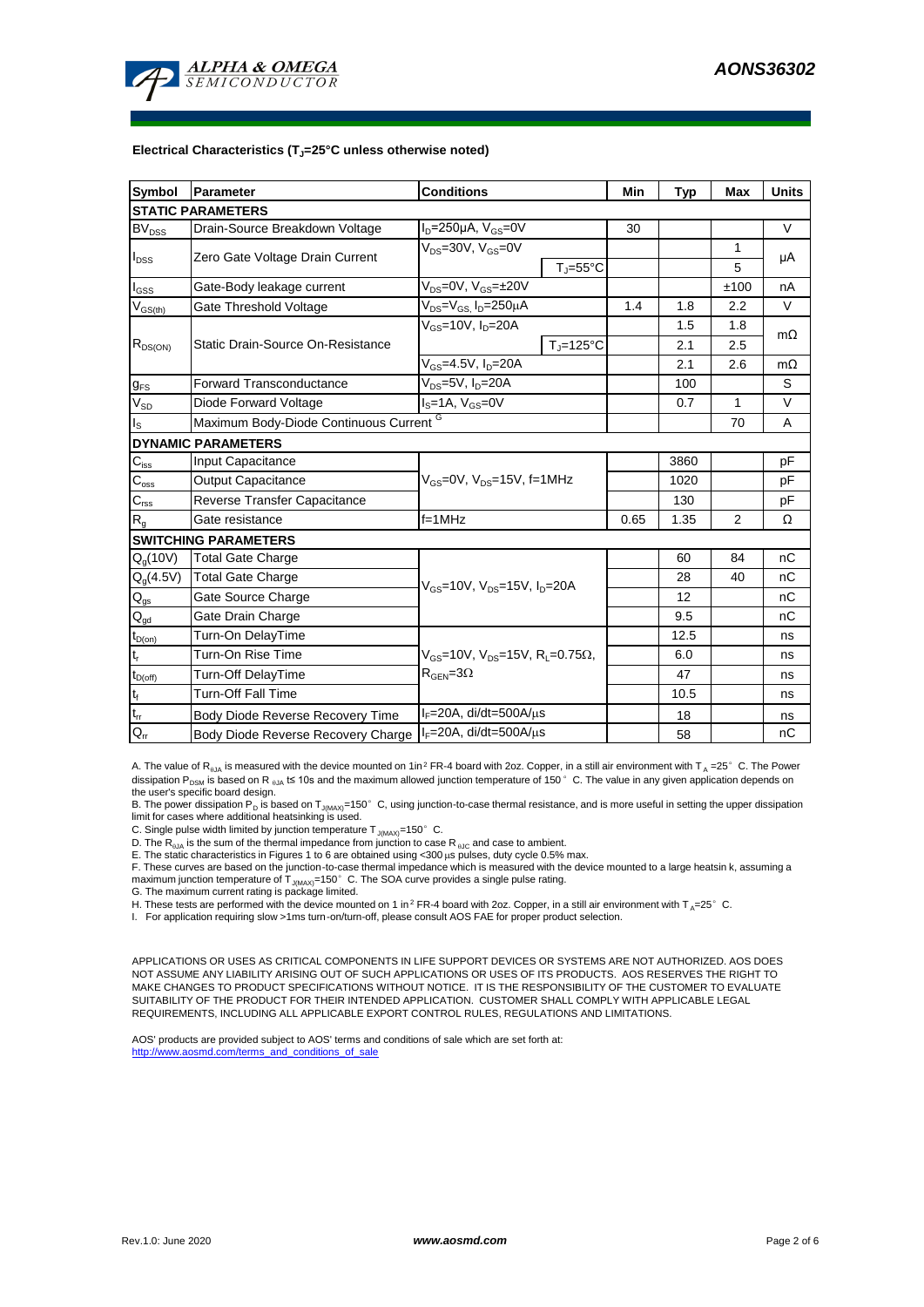

## **TYPICAL ELECTRICAL AND THERMAL CHARACTERISTICS**

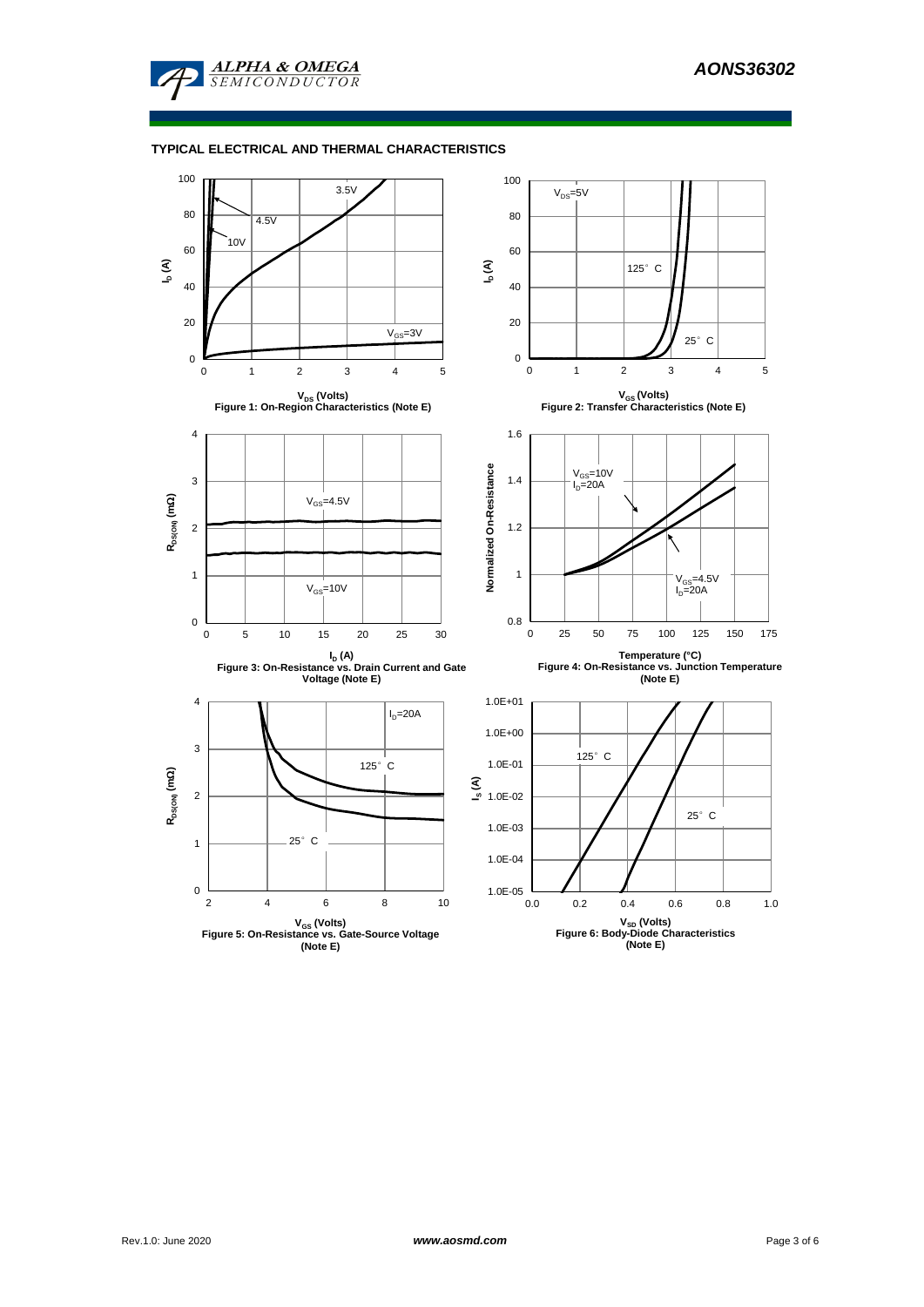

#### **TYPICAL ELECTRICAL AND THERMAL CHARACTERISTICS**

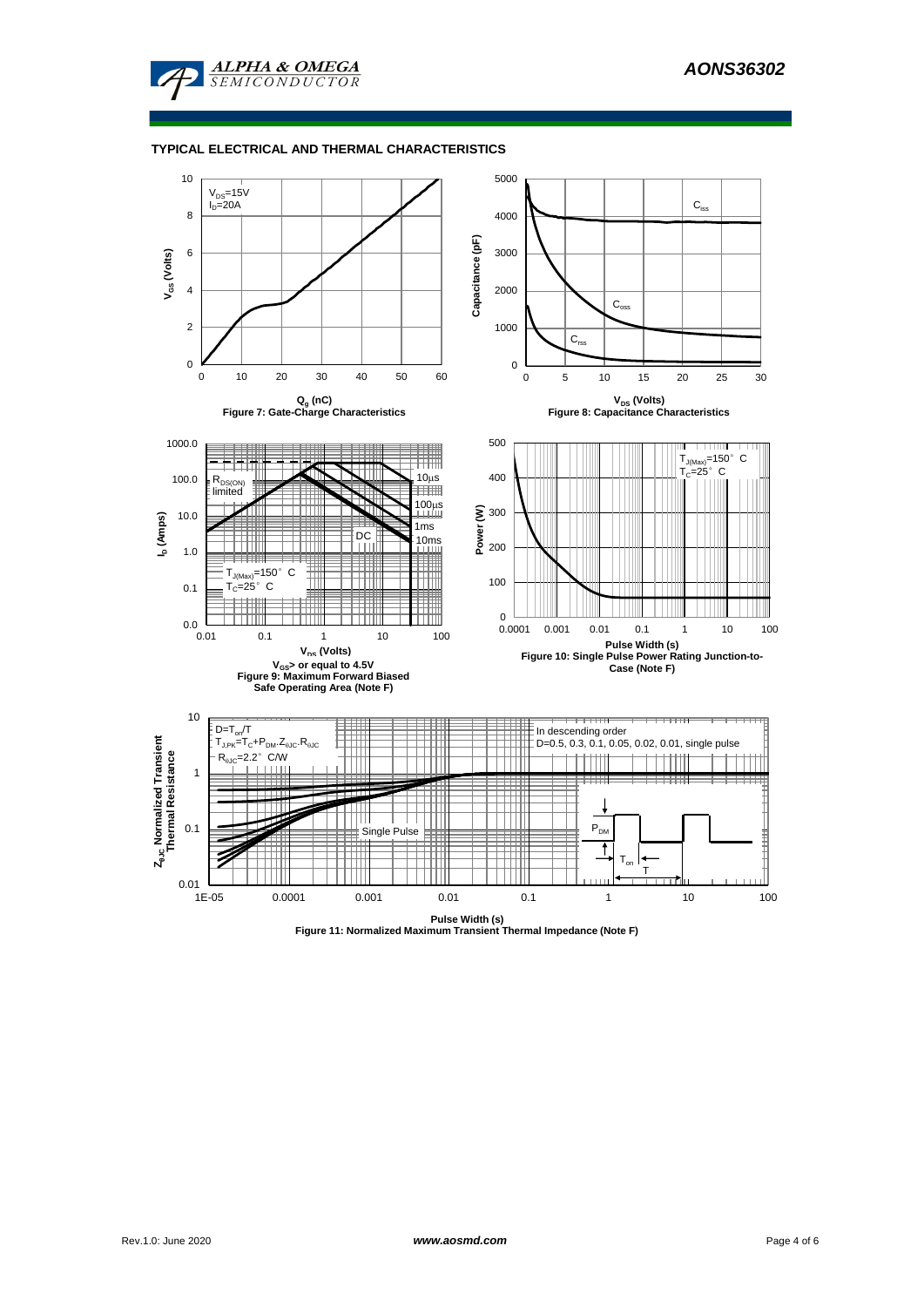![](_page_4_Picture_1.jpeg)

## **TYPICAL ELECTRICAL AND THERMAL CHARACTERISTICS**

![](_page_4_Figure_3.jpeg)

**Pulse Width (s) Figure 14: Single Pulse Power Rating Junction-to-Ambient (Note H)**

![](_page_4_Figure_5.jpeg)

**Pulse Width (s) Figure 15: Normalized Maximum Transient Thermal Impedance (Note H)**